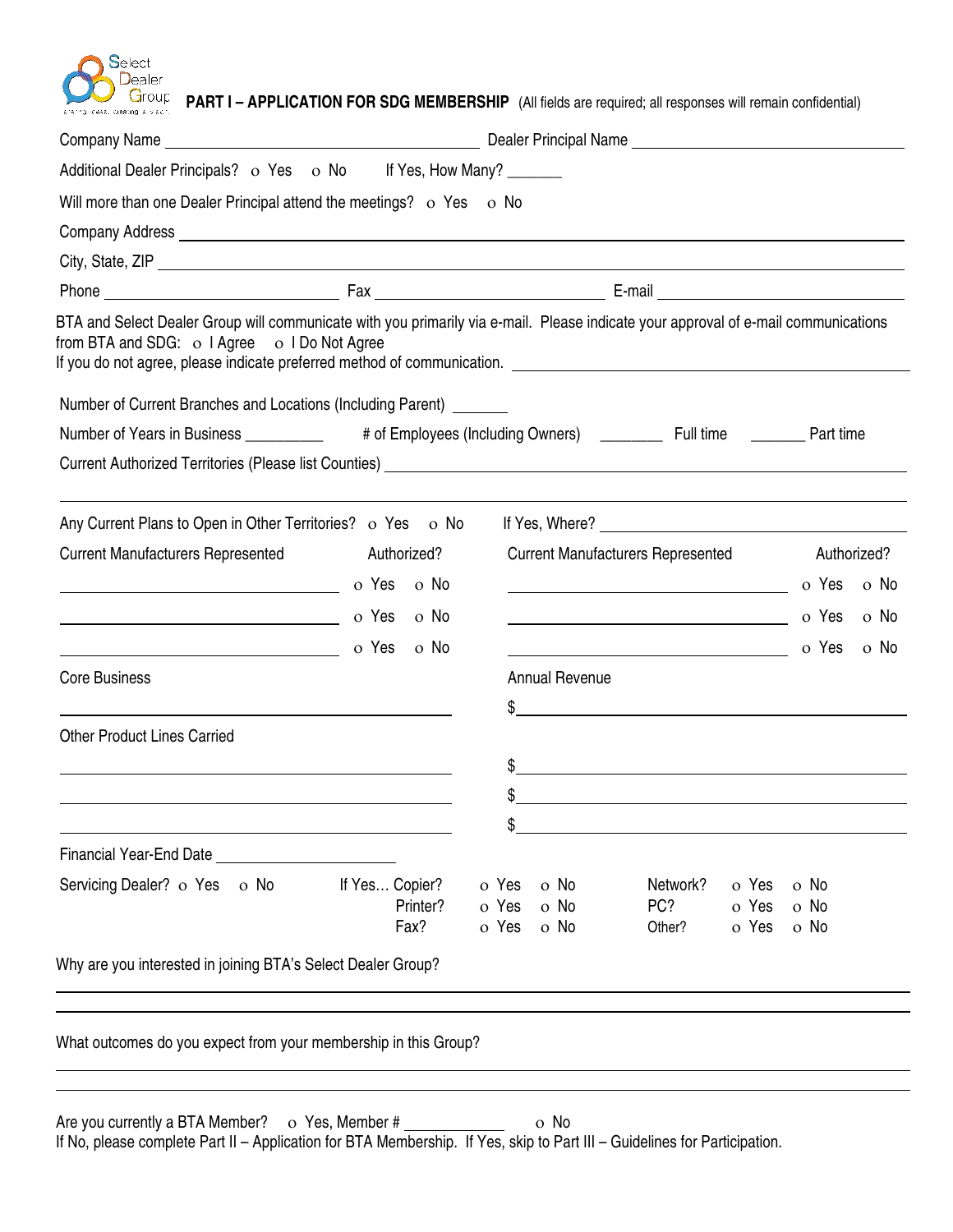

# **PART II – APPLICATION FOR BTA MEMBERSHIP**

| Company Name                                                                                                                                                                                                                                                                      |                |                                   |         |  |
|-----------------------------------------------------------------------------------------------------------------------------------------------------------------------------------------------------------------------------------------------------------------------------------|----------------|-----------------------------------|---------|--|
| <b>Street Address</b>                                                                                                                                                                                                                                                             |                | PO Box                            |         |  |
| City                                                                                                                                                                                                                                                                              | State/Province | ZIP/Postal Code National Services | Country |  |
| Phone (                                                                                                                                                                                                                                                                           | Fax ()         | Web Address                       |         |  |
| May we include your fax and e-mail information in the Membership Directory? o Yes o No Occasionally, BTA makes its member list available to companies who<br>wish to present opportunities to our members. If you prefer not to receive such information, please indicate here. o |                |                                   |         |  |

**CONTACT NAMES:** (first name listed receives all mail)

| <b>Principal Contact</b>                                                                                                                                                                                                                                                                              | Title | E-mail Address |
|-------------------------------------------------------------------------------------------------------------------------------------------------------------------------------------------------------------------------------------------------------------------------------------------------------|-------|----------------|
| <b>Sales Contact</b>                                                                                                                                                                                                                                                                                  | Title | E-mail Address |
| Service Contact                                                                                                                                                                                                                                                                                       | Title | E-mail Address |
| $\frac{1}{2}$ and $\frac{1}{2}$ are $\frac{1}{2}$ and $\frac{1}{2}$ are $\frac{1}{2}$ and $\frac{1}{2}$ are $\frac{1}{2}$ and $\frac{1}{2}$ are $\frac{1}{2}$ and $\frac{1}{2}$ are $\frac{1}{2}$ and $\frac{1}{2}$ are $\frac{1}{2}$ and $\frac{1}{2}$ are $\frac{1}{2}$ and $\frac{1}{2}$ a<br>____ |       |                |

Heard about BTA from/Referred by (name & company)

Check the level of membership desired:

- \$ 430.00 (One-year membership with \$400 in coupons to apply toward BTA education)
- \$ 795.00 (Two-year membership with \$950 in coupons to apply toward BTA education Plus you save \$65!)



# **PART III – GUIDELINES FOR PARTICIPATION**

#### SELECT DEALER GROUP PARTICIPATION REQUIREMENTS

Select Dealer Group consists of members who desire to learn more about operating a successful dealership. In order to meet this goal, participants will be required, among other things, to provide and share confidential, financial and strategic information regarding their business. To further the group's goals and ensure confidentiality and trust among all participants, each participant agrees as follows:

- 1) To remain a member of the Business Technology Association throughout their participation in the Select Dealer Group.
- 2) To maintain all CONFIDENTIAL and PROPRIETARY INFORMATION of each participant in the strictest confidence and not to disclose to anyone the Confidential Information presented or discussed in conjunction with or during the course of a Select Dealer Group Meeting.
- 3) That participation in the Select Dealer Group will terminate, with no dues refunded, if any of the following occurs:
	- there is a change of participant's ownership
	- failure to attend two consecutive meetings (three meetings held annually)
	- SDG members may NOT expand business into another SDG member's territory
	- failure to fully participate in the annual financial survey that establishes financial benchmarks
	- Note: Attending BTA's ProFinance workshop is highly encouraged in order to ensure financial benchmarks are being compared accordingly – SDG members receive a 15% discount. Visit www.bta.org/ProFinance to register.
- 4) The annual fees for participation for the first year shall be one thousand five hundred dollars (\$1,500.00), which shall allow full participation in the Select Dealer Group and the right to cast one vote for the election of the Group Chairperson, Chairperson Elect and two (2) membership committee members.

| Read, Accepted and Agreed: |  |
|----------------------------|--|
| Company name:              |  |
| Signature:                 |  |
| <b>Printed Name:</b>       |  |
| Date:                      |  |

**Select Dealer Group membership is contingent upon application approval and payment of membership dues.**